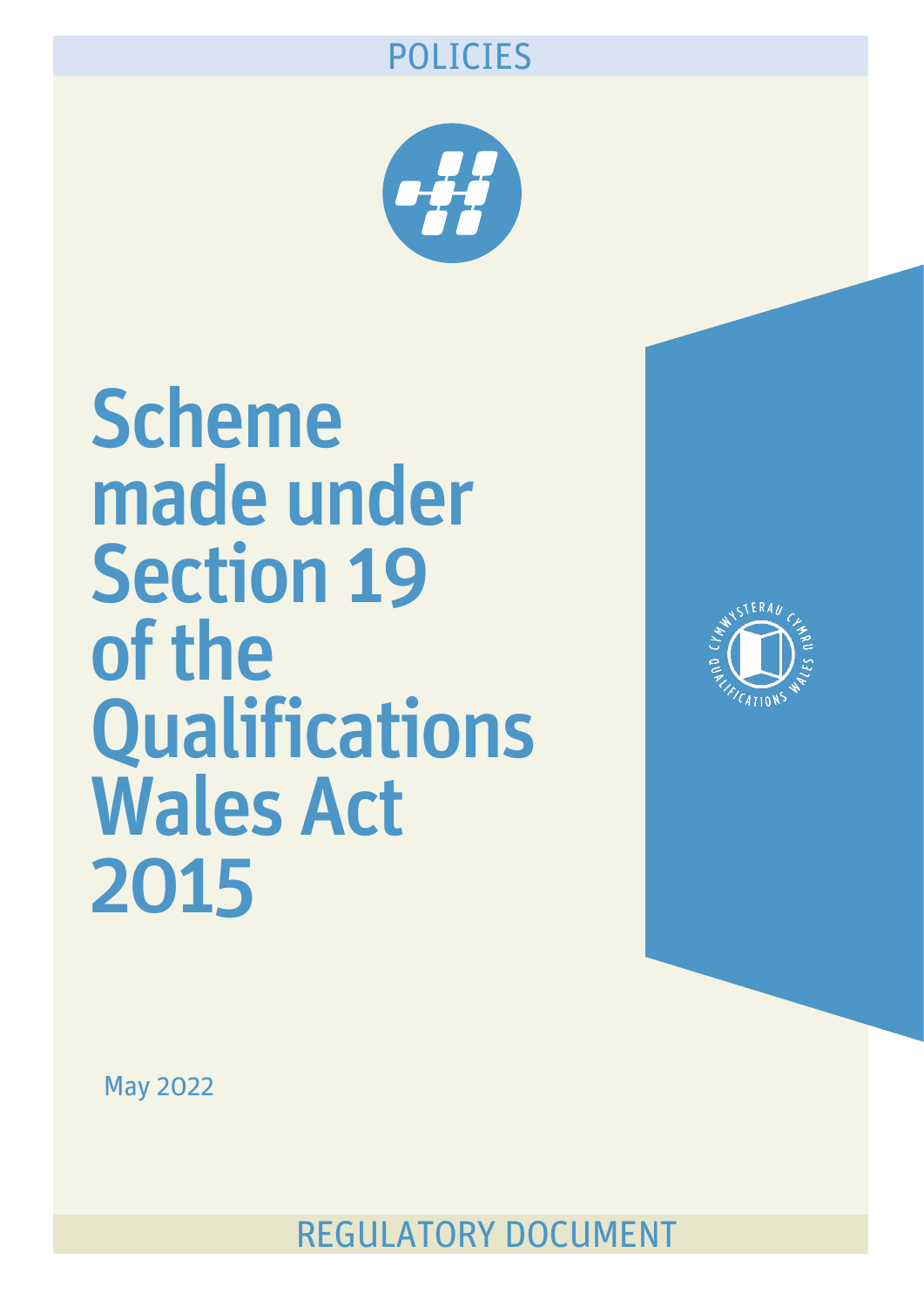#### **Version control**

This is version 1 of the Scheme for the approval of non-priority qualifications. This version was published on 13 May 2022.

Feedback on this Scheme is welcomed at any time. Please send any comments to [policy@qualificationswales.org.](mailto:policy@qualificationswales.org)

[This Scheme is also available in Welsh.](https://qualificationswales.org/cymraeg/cyhoeddiadau/cynllun-a-wneir-o-dan-adran-19-o-ddeddf-cymwysterau-cymru-2015.pdf)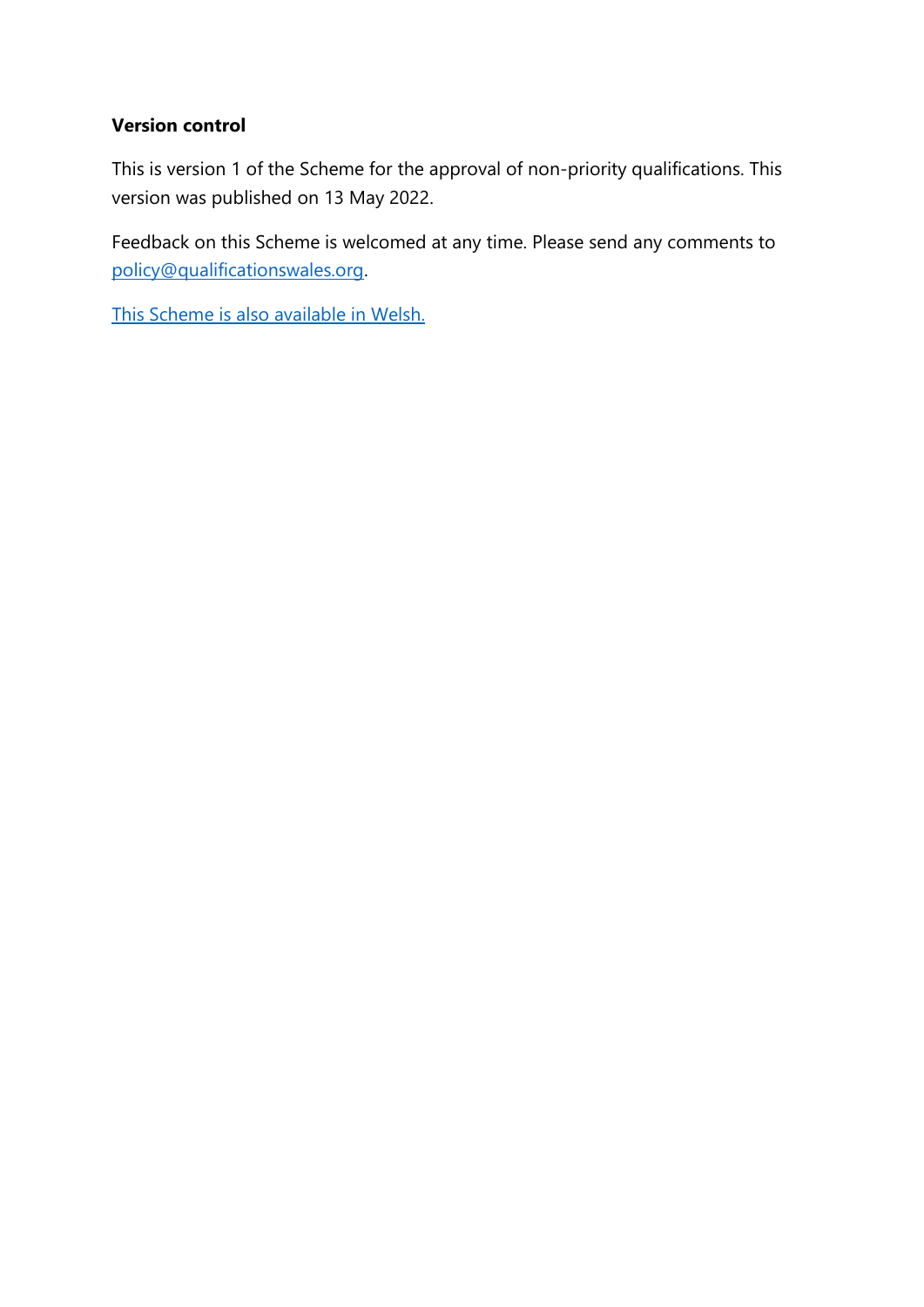# **Contents**

| Factors likely to be taken into account in determining whether to consider a |  |
|------------------------------------------------------------------------------|--|
|                                                                              |  |
|                                                                              |  |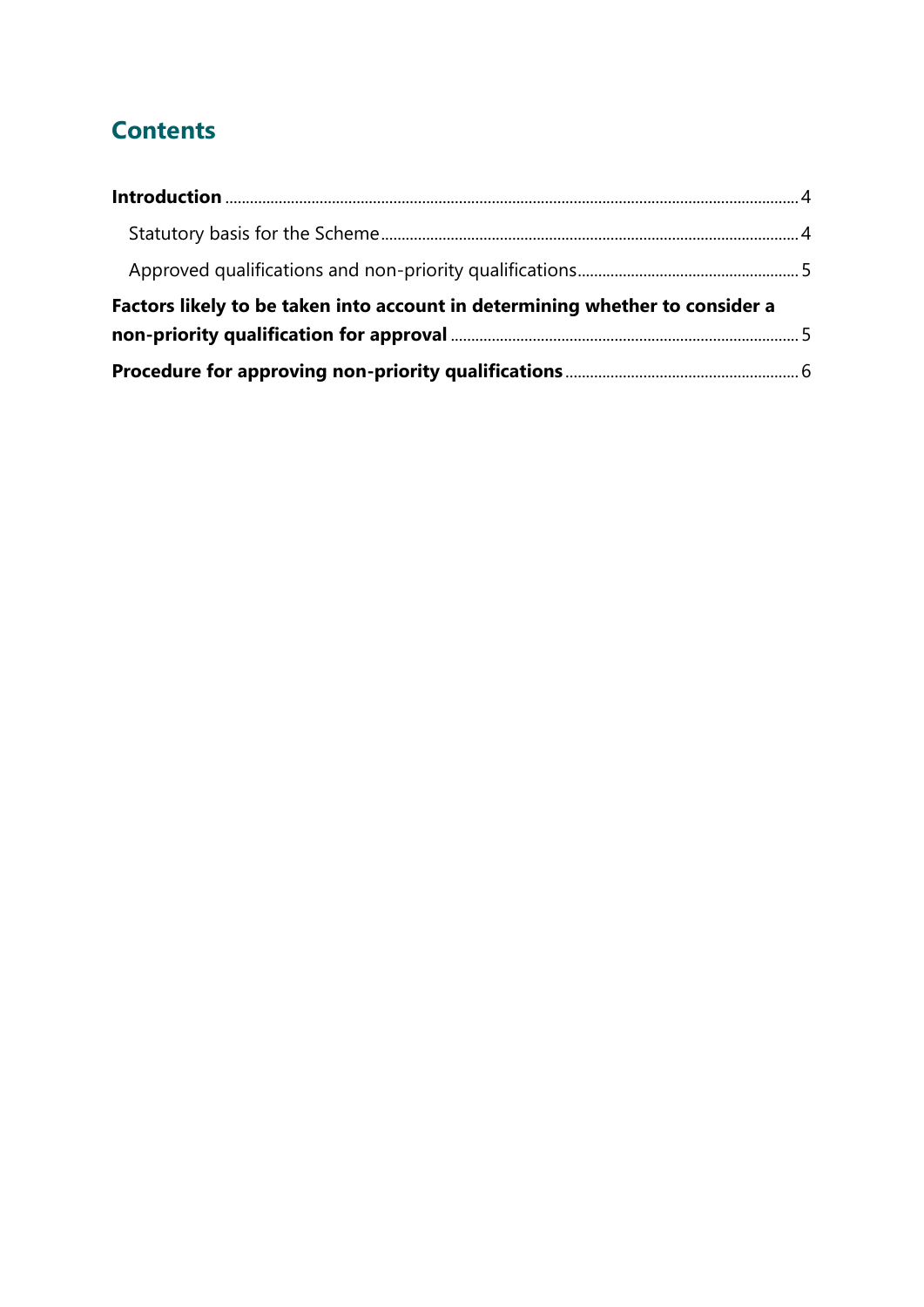### <span id="page-3-0"></span>**Introduction**

#### <span id="page-3-1"></span>**Statutory basis for the Scheme**

In accordance with Part 4, Section 19 of the Qualifications Wales Act 2015 ("the Act"), this Scheme sets out the factors we are likely take into account in determining whether to consider applications for approval of non-priority qualifications. The Scheme also sets out our procedure for approving such qualifications.

The legislative basis for the Scheme is set out below and is made pursuant to Section 19(5) and is published pursuant to Section 19(9) of the Act.

The policy underpinning this procedure is the **Priority Qualifications List and** [Restricted Priority Qualifications Policy.](https://qualificationswales.org/english/publications/priority-qualifications-list-restricted-priority-qualifications-policy/)

#### **19 Approval of qualifications that are not priority qualifications**

(1) This section applies where—

(a) an application is made to Qualifications Wales, for approval of a form of a qualification, by an awarding body that is recognised in respect of the award of the qualification concerned, and

(b) Qualifications Wales is satisfied that the qualification concerned is not a priority qualification.

(2) Qualifications Wales may at its discretion determine whether to consider the form of the qualification for approval.

(3) If Qualifications Wales does consider the form of the qualification for approval it may approve the form of the qualification for award in Wales by the body concerned, if it considers it appropriate to do so.

(4) But this is subject to section 21 (power to specify minimum requirements).

(5) Qualifications Wales must prepare a scheme making provision about the making of determinations under subsection (2).

(6) The scheme must, among other things, set out factors likely to be taken into account by Qualifications Wales in determining whether to consider a form of qualification for approval.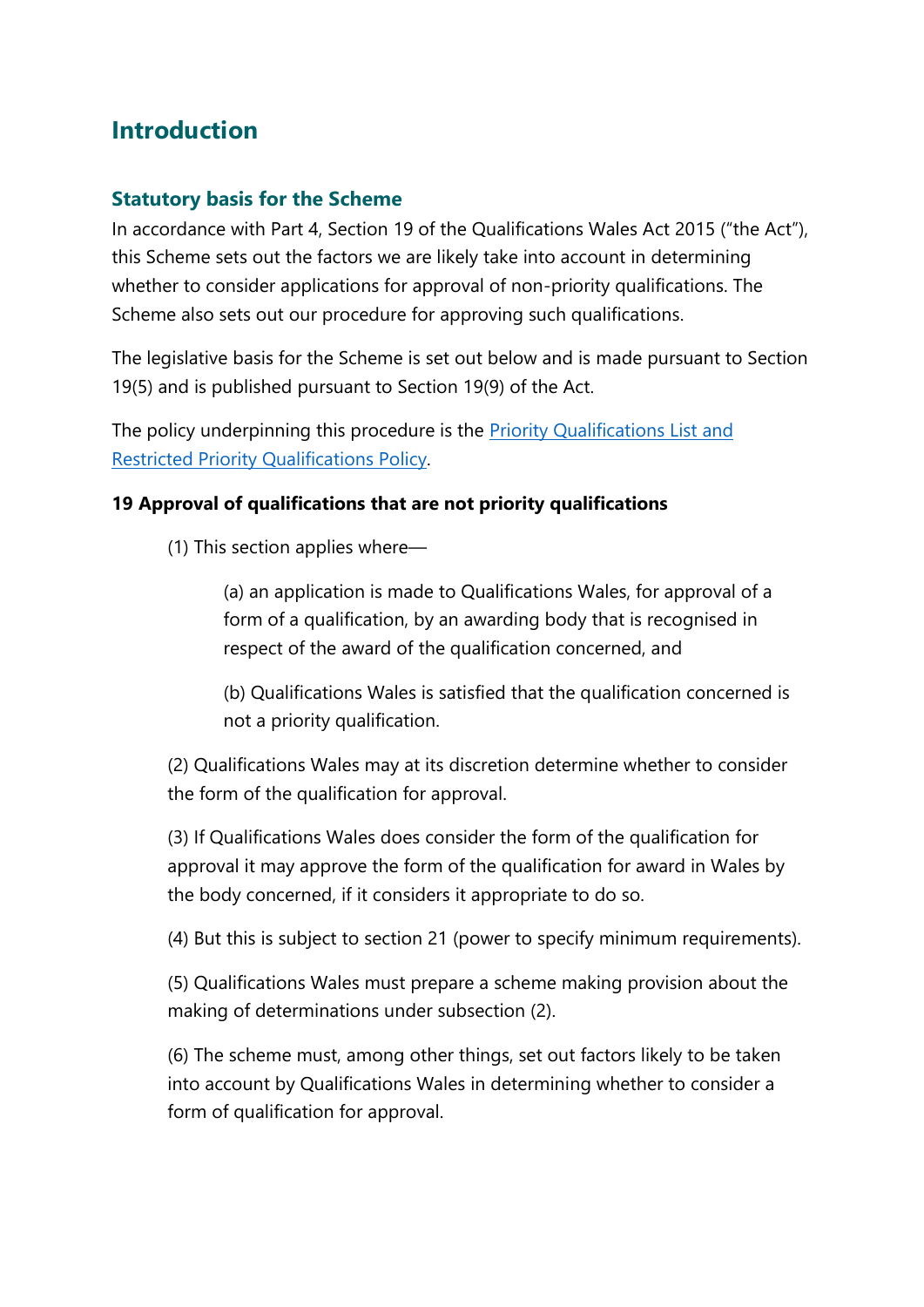(7) Qualifications Wales must exercise its functions in accordance with the scheme.

- (8) Qualifications Wales may revise the scheme.
- (9) The scheme must be published by Qualifications Wales.

### <span id="page-4-0"></span>**Approved qualifications and non-priority qualifications**

All Approved qualifications have met specific Approval criteria which have been developed and published by us. Recognised awarding bodies must demonstrate that their design of qualification meets these criteria before we approve that form of qualification and permit them to offer the qualification. In this way, we ensure that Approved qualifications are designed to meet the needs of learners in Wales. We will approve the qualifications for a specific period, and they can only be awarded with the identified approval number in Wales.

The Act gives us the power to choose whether or not to consider, for approval qualifications that are not included on the Priority Qualifications List ("non-priority qualifications"). This establishes a difference between qualifications on the list (which Qualifications Wales *must* consider, or *must* consider in accordance with its relevant Scheme (sections  $16 - 18$ )<sup>1</sup>, and qualifications not on the list (which Qualifications Wales **may** consider).

## <span id="page-4-1"></span>**Factors likely to be taken into account in determining whether to consider a non-priority qualification for approval**

The factors we are likely to take into account in determining whether to consider the form of the qualification for approval include, but is not limited to the following:

- the qualification is offered by a recognised awarding body;
- the awarding body is recognised to award such qualifications or description of qualifications;
- we have developed and published approval criteria for the qualification, or description of qualification;

<sup>&</sup>lt;sup>1</sup> Scheme made under Section 15 of the Qualifications Wales Act 2015, and Scheme made under Section 17 of the Qualifications Wales Act 2015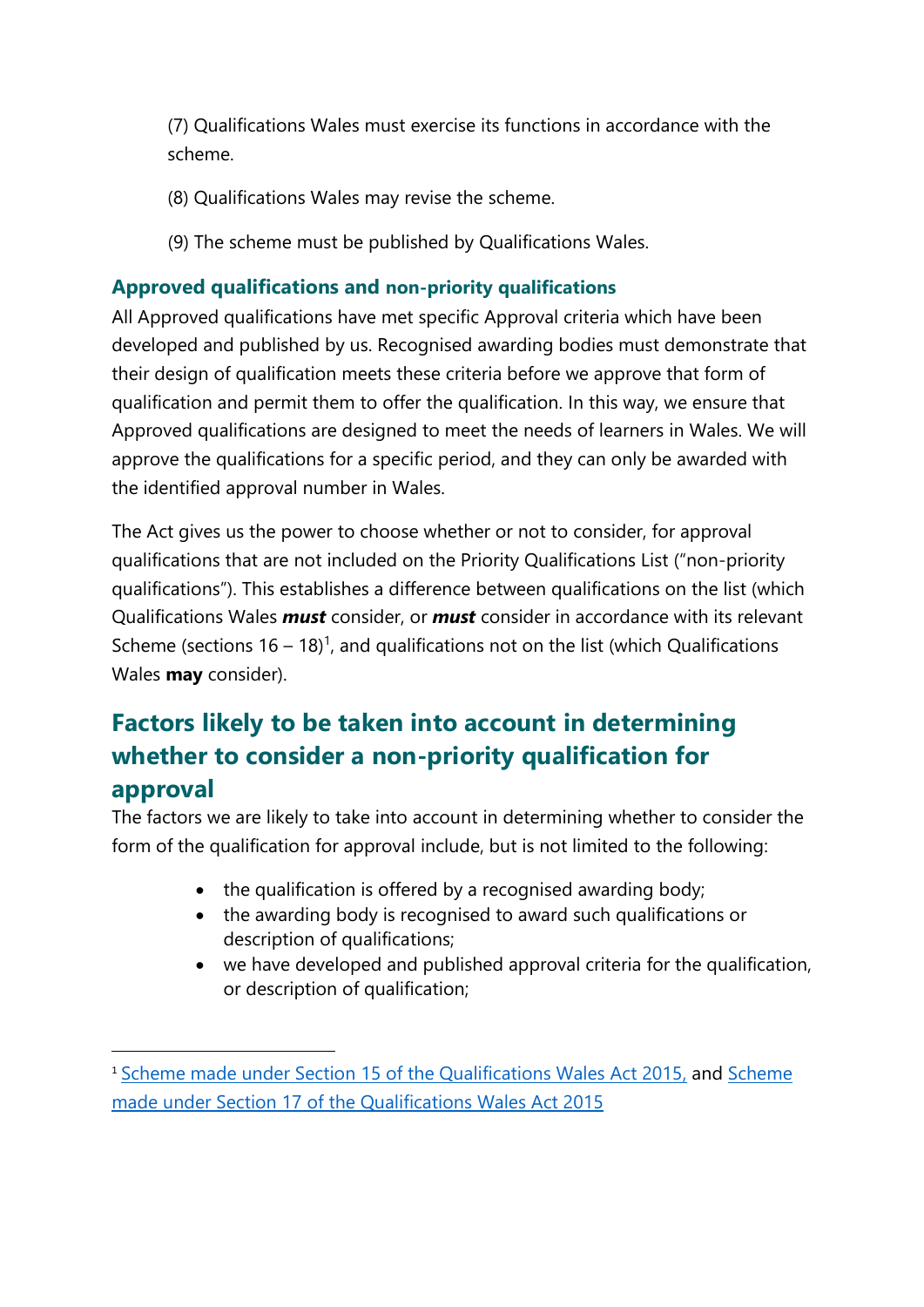- the qualification is not considered to be the same or similar to an Approved qualification (for further detail on same or similar qualifications, please see our Designation Policy);
- the qualification is deemed to add value to the Approved qualification offer, and to have sufficient support from Users of qualifications;
- the qualification is not deemed to be a current priority for approval as part of our qualification reform programme of work;
- the qualification submitted for approval is not included on the Priority Qualifications List, and
- there is a greater degree of flexibility in respect of approving the qualification as eligible for publicly funded courses for learners under the age of 19 and making the qualification available for first teaching.

### <span id="page-5-0"></span>**Procedure for approving non-priority qualifications**

This section outlines the main stages of the procedure we will follow in determining whether to consider a non-priority qualification for approval.

Before commencing this procedure, we will have determined that a qualification or description of qualification is not same or similar to any Approved qualification and is not a priority qualification, and therefore not included on the List.

We will set and publish approval criteria to be applied in deciding whether to approve a form of a qualification, and recognised awarding bodies will be notified that they may subsequently submit an application for approval (see procedure below). However, we may also decide to set and publish Approval Criteria following a request from an awarding body to approve a form of qualification for award in Wales.

### **Procedure**

- 1. We will set and publish Approval criteria to be applied in deciding whether to approve the qualification.
- 2. Recognised awarding bodies can choose to submit a form of qualification for approval.
- 3. In the event that an application is received, we will inform any relevant awarding bodies of the timeframe for the approval process. We will review submissions against the criteria. In some cases, we will use subject experts to help us with this stage.